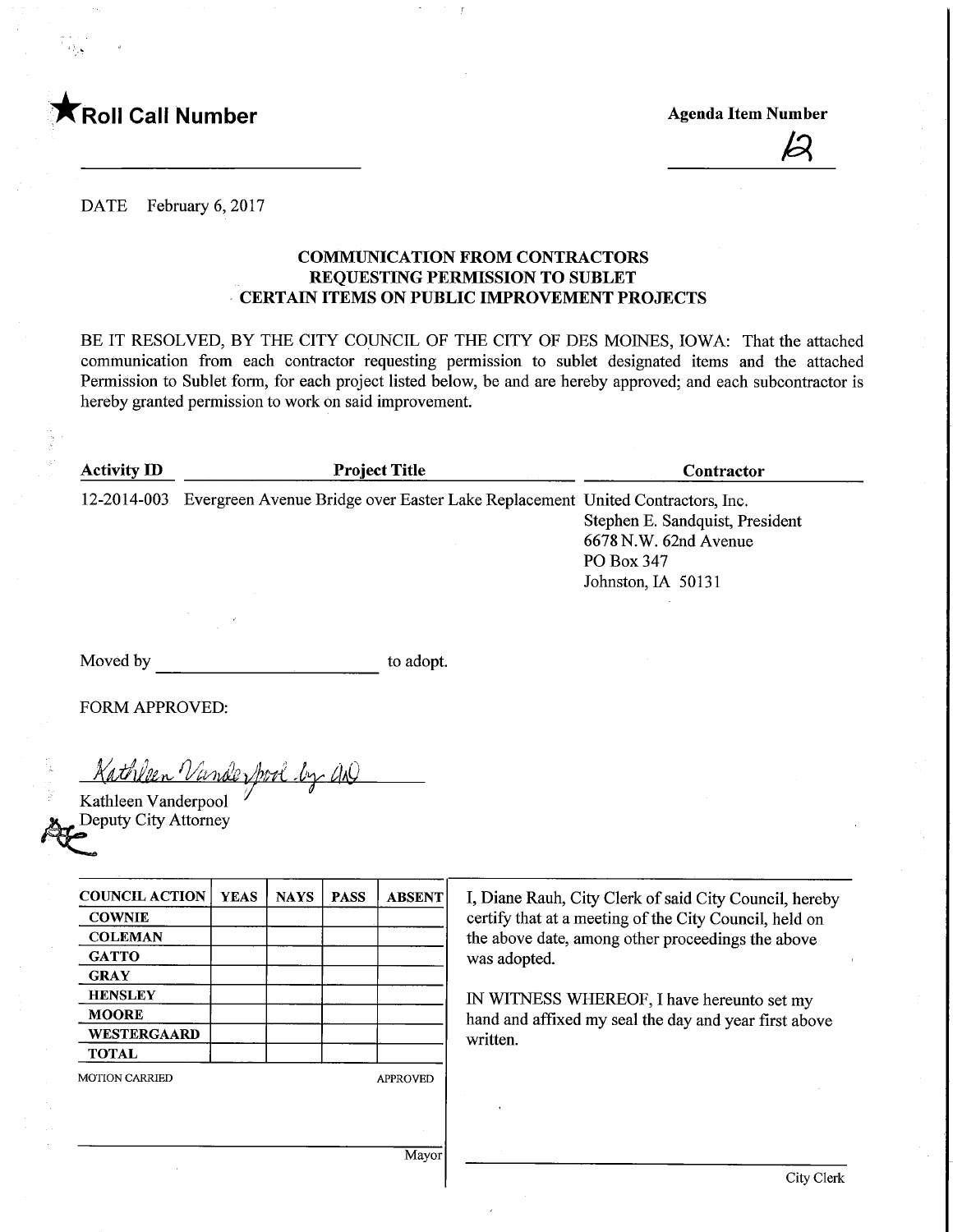ENGINEERING DEPARTMENT CITY OF DES MOINES, IOWA

 $\frac{\delta}{\delta} \sum_{\mathbf{r} \in \mathcal{N}_\mathrm{p}(\mathcal{N})} \mathcal{N}_{\mathbf{r} \in \mathbf{R}}$ 

Activity ID 12-2014-003<br>Date 1/6/2017 1/6/2017

## PERMISSION TO SUBLET

| Project                        | Evergreen Avenue Bridge over Easter Lake Replacement |                                                                           |                     |                   |                                                    |                                               |     |  |
|--------------------------------|------------------------------------------------------|---------------------------------------------------------------------------|---------------------|-------------------|----------------------------------------------------|-----------------------------------------------|-----|--|
| Contractor                     | United Contractors, Inc.                             |                                                                           |                     |                   |                                                    |                                               |     |  |
| <b>Federal Tax ID</b>          | 42-0822018                                           | Contract No.                                                              | 15033               |                   | Sublet Request No.                                 | 2                                             |     |  |
| <b>ITEM TO BE SUBLET</b>       |                                                      | <b>ORGANIZATION</b><br><b>TO PERFORM</b><br><b>WORK</b>                   |                     | <b>DBE</b><br>Y/N | <b>COST OF</b><br><b>SPECIALTY</b><br><b>ITEMS</b> | <b>TOTAL COST</b><br>OF WORK<br><b>SUBLET</b> |     |  |
| Coated                         | Bid item 15: Reinforcing Steel, Epoxy                | Iron Works Rebar, Inc.<br>212 South 6th Street<br>Nebraska City, NE 68410 |                     | Yes               |                                                    | \$16,008.80                                   |     |  |
|                                |                                                      |                                                                           |                     |                   |                                                    |                                               |     |  |
|                                |                                                      |                                                                           | Previous<br>Request |                   | This<br>Request                                    | Total<br>To Date                              |     |  |
| Cost of Items Sublet           |                                                      |                                                                           | \$229,066.00        |                   | \$16,008.80                                        | \$245,074.80                                  | (a) |  |
| Cost of Specialty Items Sublet |                                                      |                                                                           |                     |                   |                                                    |                                               | (b) |  |
|                                | Cost of Sublet Items Less Speciality Items           |                                                                           | \$229,066.00        |                   | \$16,008.80                                        | \$245,074.80                                  | (c) |  |
| Contract Amount                |                                                      |                                                                           |                     |                   |                                                    | \$1,034,338.10                                | (d) |  |
|                                | Contract Amount Less Total Specialty Items (d-b)     |                                                                           |                     |                   |                                                    | \$1,034,338.10                                | (e) |  |
|                                | Percentage of Contract Sublet to Date (c/e)          |                                                                           |                     |                   |                                                    | 23.69%                                        |     |  |

The prime contractor's request for Permission to Sublet the above items of work is approved with the understanding that the prime contractor shall be held responsible for the subcontractors' full compliance of all terms of the contract.

Attachment: Contractor's Letter Requesting Subletting

Form Routing: Project Engr. - City Engr. - Engr. Admin. - City Clerk/City Manager - Engr. Admin. - Distribution

Form Distribution Original - Project File Copy - Project Engineer Copy - Project Engineer<br>
Copy - Prime Contractor

 $\gamma$  /

Roll Call No.

Date

TG DEFARTAENT<br>L'OSSALISME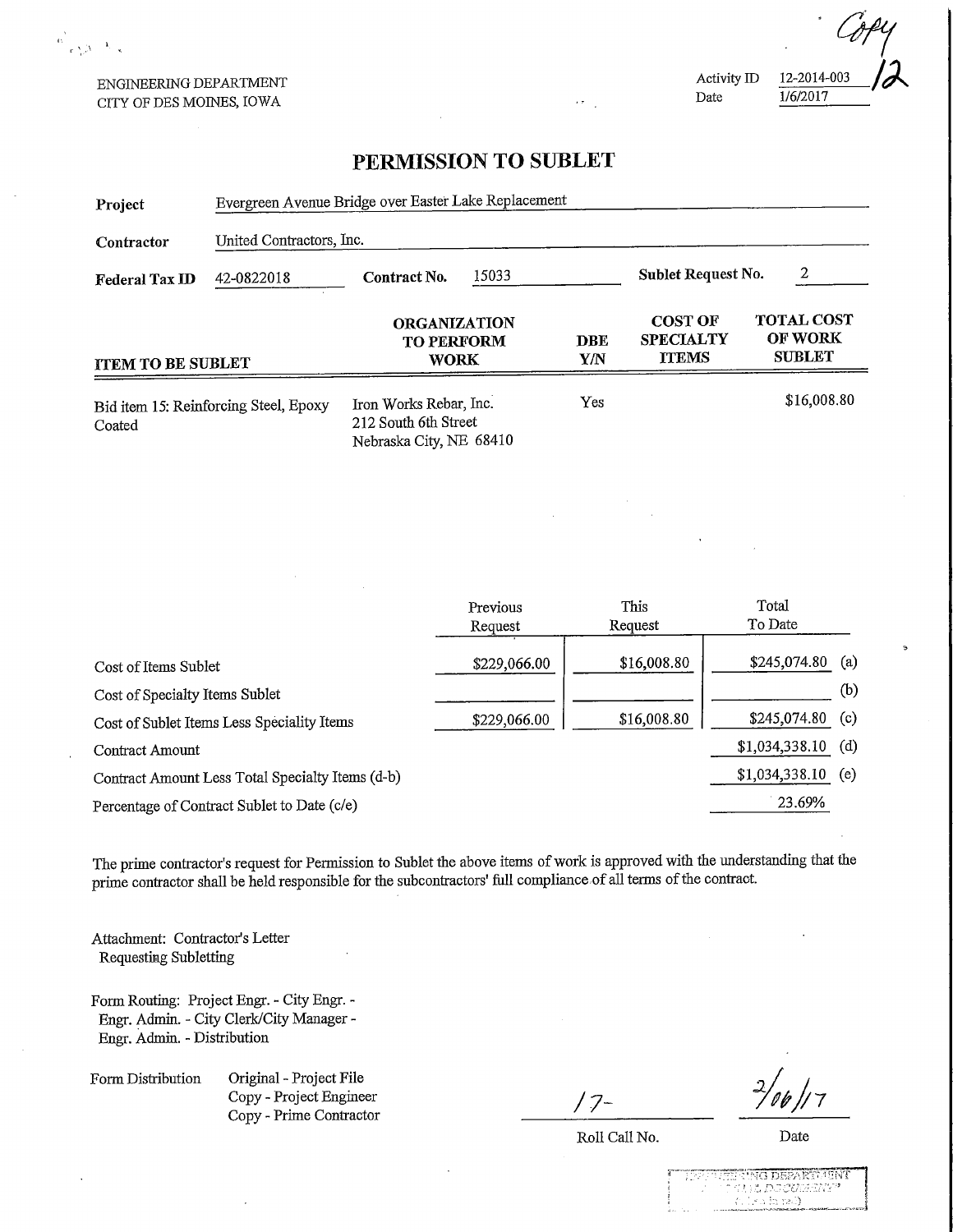

UNITED CONTRACTORS, INC-

 $\partial$ 

6678 NW 62ND AVENUE, PO BOX 347, JOHNSTON, IOWA 50131 TEL (515) 276-6162 / FAX (515) 276-3053

January 4,2017

Mr. Zachary Erickson, PE City of Des Moines Engineering Department 400 E. Court Ave. #200 Des Moines, IA 50309

## RE: Contract #15033, Evergreen Ave. Bridge Replacement over Easter Lake, 12-2014-003

Dear Sir:

For the referenced project, enclosed you will find a revised Request for Subcontractor Approval. We have added Iron Works Inc., a DBE firm, to the list. Iron Works will be tying the bridge superstructure epoxy reinforcing steel for us.

If the City wishes to use Iron Works for your DBE/TSB credit, you may do so in the amount of \$16,008.80. Please contact our office at 515-276-6162 should you require additional information. Thank you.

Very truly yours,

UNITED CONTRACTORS, INC.<br>Steve Sandouist

Steve Sandquist President

Enclosure

ec: UCI Job #151608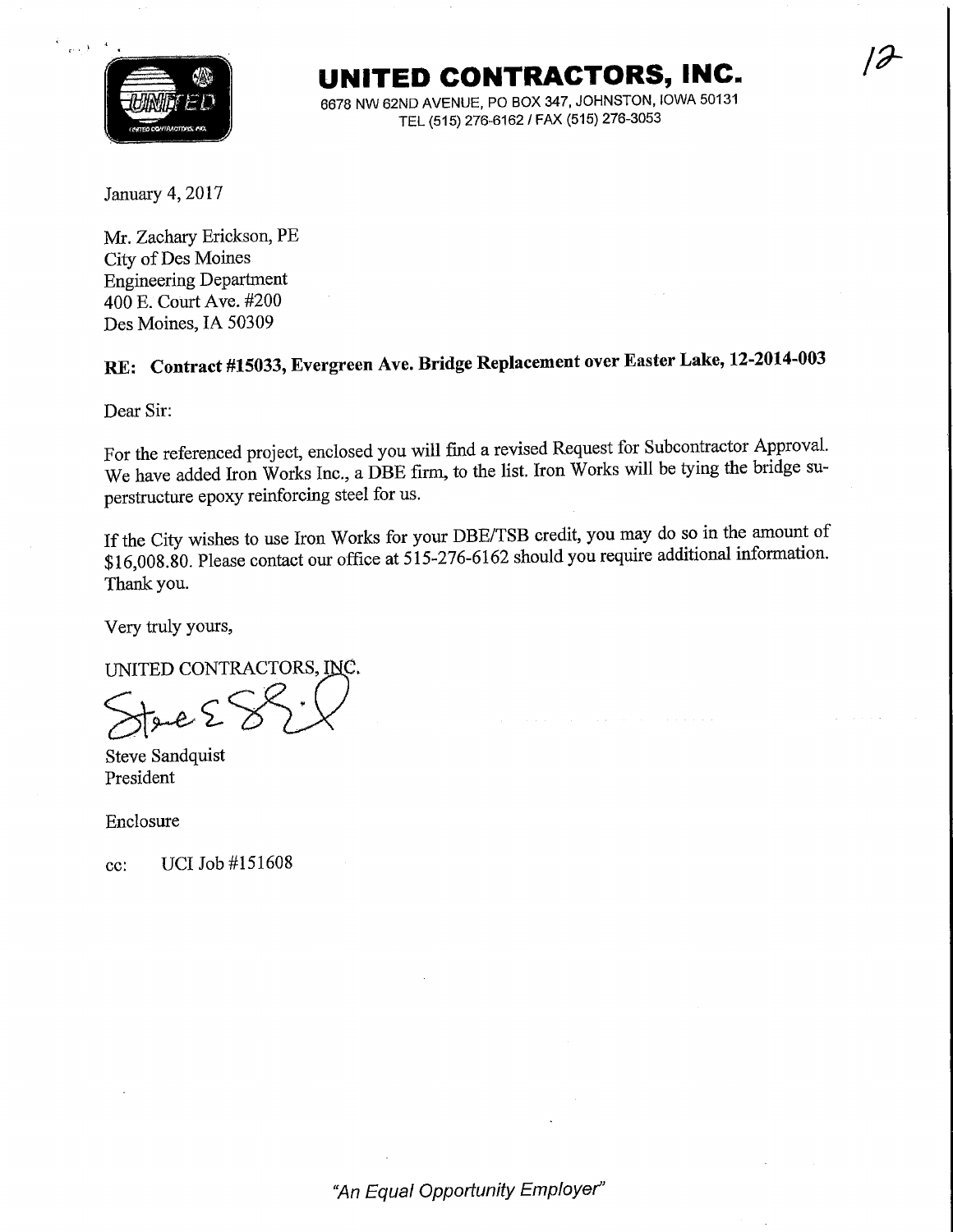## REQUEST FOR SUBCONTRACTOR APPROVAL - REVISED

 $\overline{r}$ 

 $\sim$ 

| Contractor:<br>Owner: | United Contractors, Inc.<br>City of Des Moines                                   |
|-----------------------|----------------------------------------------------------------------------------|
| Project:              | Contract #15033, Evergreen Ave. Bridge Replacement over Easter Lake, 12-2014-003 |
| Date:                 | January 4, 2017                                                                  |

 $\begin{array}{ccccc} &\mathbf{v}_1 & &\mathbf{u}_2 \\ & &\mathbf{v}_2 & &\mathbf{v}_3 \\ \mathbf{w}_1 & &\mathbf{v}_1^2 & &\mathbf{v}_2 & \mathbf{v}_3 \end{array}$ 

The prime contractor hereby requests that the following subcontractors be approved by the City of Des Moines to furnish certain labor, equipment, materials, services, and incidental items on the referenced project:

| Subcontractor:<br>Address:<br>Phone:<br>Officer: | Baker Electric, Inc.<br>111 Jackson Ave., Des Moines, IA 50315<br>515-288-6775<br>Don Stockton, President | Amount:<br><b>DBE Status:</b><br>Tax ID $#$ : |                  | \$2,500.00<br>None<br>42-0835172 |               |
|--------------------------------------------------|-----------------------------------------------------------------------------------------------------------|-----------------------------------------------|------------------|----------------------------------|---------------|
| Item                                             | Description                                                                                               | Qty.                                          | UOM <sup>1</sup> | Unit Price (\$)                  | Amount $(\$)$ |
| $\overline{27}$                                  | Handholes and Junction Boxes                                                                              |                                               | EA               | 1.250.00                         | 2,500.00      |

| Subcontractor:<br>Address:<br>Phone:<br>Officer: | Earth Services & Abatement<br>1533 Ohio St., Des Moines, IA 50314<br>515-284-0401<br>Kory Mitchell, President | Amount;<br><b>DBE</b> Status:<br>Tax ID $#$ : | \$9,250.00<br>None<br>27-0329036 |     |
|--------------------------------------------------|---------------------------------------------------------------------------------------------------------------|-----------------------------------------------|----------------------------------|-----|
|                                                  |                                                                                                               |                                               | $-1$ $-1$ $-1$                   | ノホヽ |

| Item | Description                 | $\cap$ ty. | TOM.         | Unit<br>Price(3)     | Amount (S |
|------|-----------------------------|------------|--------------|----------------------|-----------|
| . .  | : Asbestos<br>Removal of    |            | $\sim$<br>LС | . seo<br>ا 0.00د∠, . | 1,250.00  |
| ັ້   | <b><i>ARR DESIGNATI</i></b> |            |              |                      |           |

| Subcontractor:<br>Address:<br>Phone: | Elder Corporation<br>5088 E. University Ave., Des Moines, IA 50327<br>515-266-3111<br>Jared Elder II, President | Amount:<br><b>DBE Status:</b><br>Tax ID $#$ : | \$172,010.00<br>None<br>42-1248691 |
|--------------------------------------|-----------------------------------------------------------------------------------------------------------------|-----------------------------------------------|------------------------------------|
| Officer:                             |                                                                                                                 |                                               |                                    |

an di sebagai kecamatan di sebagai kecamatan di sebagai kecamatan di sebagai kecamatan di sebagai di sebagai k<br>Sebagai kecamatan di sebagai kecamatan di sebagai kecamatan di sebagai kecamatan di sebagai kecamatan di sebag

| Item | Description                                | Qty.            | <b>UOM</b> | Unit Price (\$) | Amount (\$) |
|------|--------------------------------------------|-----------------|------------|-----------------|-------------|
|      | Embankment-in-Place                        | 3 <sub>18</sub> | CY         | 45.00           | 14,310.00   |
| 2    | Excavation, Class 10, Roadway and Borrow   | 37              | <b>CY</b>  | 115.00          | 4,255.00    |
| 3    | Excavation, Class 10, Waste                | 500             | <b>CY</b>  | 20.00           | 10,000.00   |
|      | Excavation, Class 10, Channel              | 500             | CY         | 20.00           | 10,000.00   |
| 4    |                                            | 110             | CY         | 65.00           | 7,150.00    |
| 5    | Topsoil, Furnish and Spread                | Ħ               | <b>TON</b> | 145.00          | 1,595.00    |
| 6    | Granular Shoulders, Type B                 | 0.5             | <b>STA</b> | 6,900.00        | 3,450.00    |
| 7    | Shoulder Construction, Earth               | 200             | TON        | 55.00           | 11,000.00   |
| 8    | Macadam Stone Base                         |                 | <b>TON</b> | 40.00           | 9,400.00    |
| 10   | Surfacing, Driveway, Class A Crushed Stone | 235             |            | 25.00           | 7,200.00    |
| 25   | Removal of Pavement                        | 288             | SY         | 14,000.00       | 14,000.00   |
| 36   | Mobilization                               |                 | LS         |                 | 3,000.00    |
| 46   | Water Main, Trenched, PVC, 12"             | 10              | LF         | 300.00          |             |
| 47   | Water Main, Trenchless, PVC, 12"           | 323             | LF         | 200.00          | 64,600.00   |
| 48   | Fittings by Weight, Ductile Iron           | 315             | LB         | 30.00           | 9,450.00    |
| 49   | Prepare Excavation for Tapping Sleeve      |                 | EA         | 2,600.00        | 2,600.00    |
|      |                                            |                 |            |                 |             |

| $\overline{\phantom{a}}$<br>Subcontractor:<br>Address:<br>Phone: | Iron Works, Inc.<br>212 S. Sixth St., Nebraska City, NE 68410<br>402-873-3583 | Amount:<br><b>DBE Status:</b><br>Tax ID#: | \$16,008.80<br>Yes – Minority Owned<br>47-0759659 |
|------------------------------------------------------------------|-------------------------------------------------------------------------------|-------------------------------------------|---------------------------------------------------|
| Officer:                                                         | Dylan Santana, Vice President                                                 |                                           |                                                   |

|      |                                                                    |        | UOM I | $\overline{\bigcup_{n}$ Unit Price $(\$)$ | ' Amount (\$) |
|------|--------------------------------------------------------------------|--------|-------|-------------------------------------------|---------------|
| Item | Description                                                        | าtv⊤   |       | 0.20 <sub>1</sub>                         | 16.008.80     |
|      | [16] I Reinforcing Steel, Epoxy Coated (Labor Only) (Partial Qty.) | 80,044 |       |                                           |               |